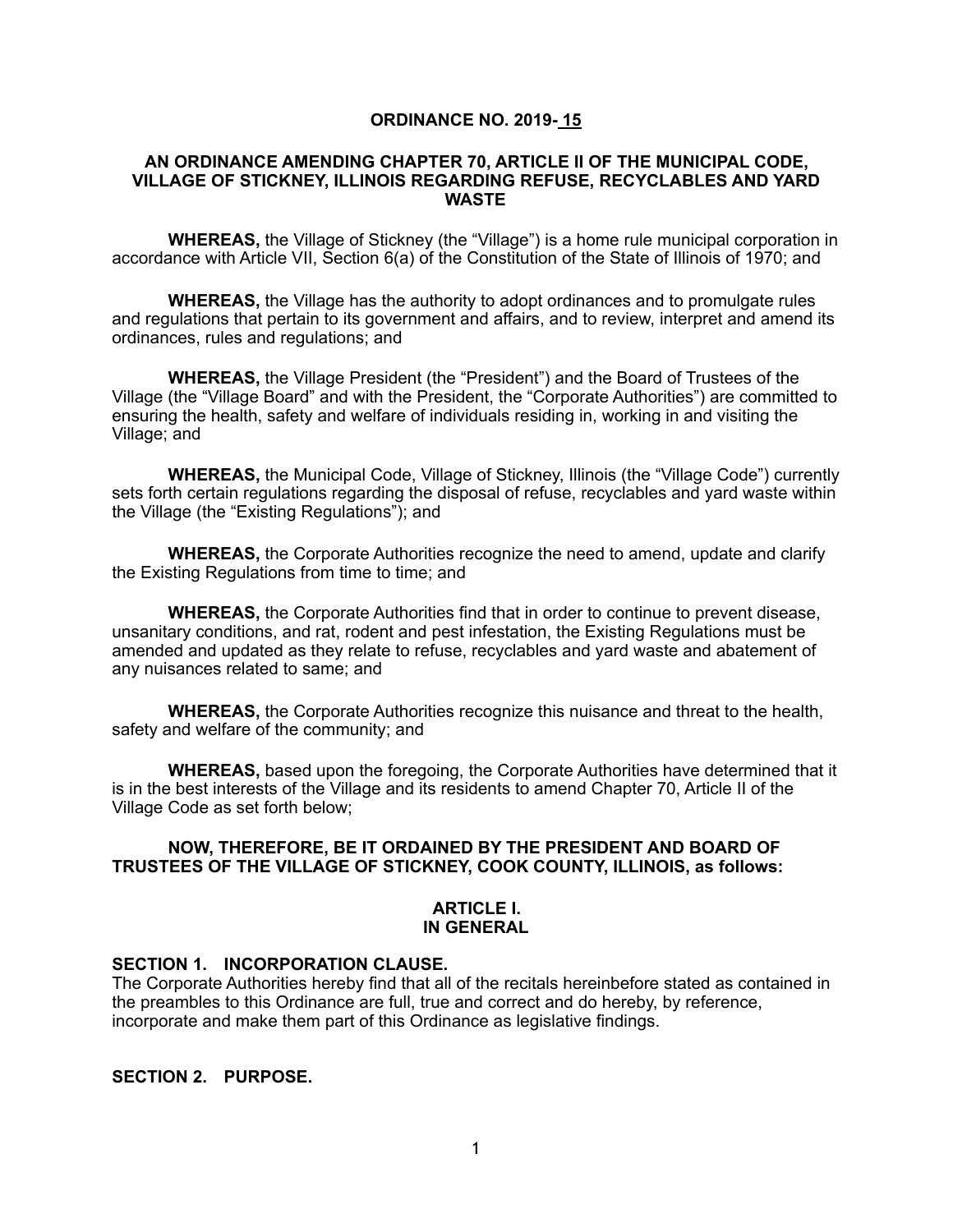The purpose of this Ordinance is to amend Chapter 70, Article II of the Village Code to update, amend, and clarify the Village's Existing Regulations, and to authorize the President or his designee to take all actions necessary to carry out the intent of this Ordinance.

#### **ARTICLE II. AMENDMENT OF CHAPTER 70, ARTICLE II OF THE MUNICIPAL CODE, VILLAGE OF STICKNEY, ILLINOIS**

### **SECTION 3. AMENDMENT OF CHAPTER 70, ARTICLE I**I

That the Village Code is hereby amended, notwithstanding any provision, ordinance, resolution or Village Code section to the contrary, by amending Chapter 70, Article II by striking out any language to be removed or repealed and underlining new language as follows:

## **Chapter 70 - SOLID WASTE**

## **ARTICLE II. - REFUSE, RECYCLABLES AND YARD WASTE DIVISION 1. - GENERALLY**

#### **Sec. 70-31. - Scope of article.**

The provisions of this article shall govern the collection and disposal of refuse, recyclables and yard waste accumulated in the village.

#### **Sec. 70-32. - Definitions.**

The following words, terms and phrases, when used in this article, shall have the meanings ascribed to them in this section, except where the context clearly indicates a different meaning:

*Ashes* means the residue from the burning of wood, coal, coke, or other combustible materials.

*Commercial waste* means the waste material resulting from operation of business enterprises, offices and institutions including foodstores.

*Construction and demolition debris* or *debris* means the waste material resulting from building construction, alteration, demolition or repair, and shall include dirt from excavations.

*Industrial waste* means the waste material resulting from industrial operations.

*Electronic products (or e-waste)* means electronic products as defined in the Illinois Electronic Products Recycling and Reuse Act (415 ILCS 5/1 *et seq.*, as amended), and shall include but not be limited to the following: electronic televisions, microwaves, printers, electronic keyboards, electronic mice, cable receivers, satellite receivers, monitors, facsimile machines, video cassette recorders, digital video disc (DVD) players, digital video disc (DVD) recorders, digital converter boxes, computers (including tablets), scanners, stereo equipment and speakers, portable digital music players, small scale servers, video game consoles, and cellphones.

*Large household items* means furniture including, but not limited to, mattresses, box springs, sofas, chairs, tables, bookcases, and other similar items of such category weighing more than 20 50 pounds, and appliances including, but not limited to,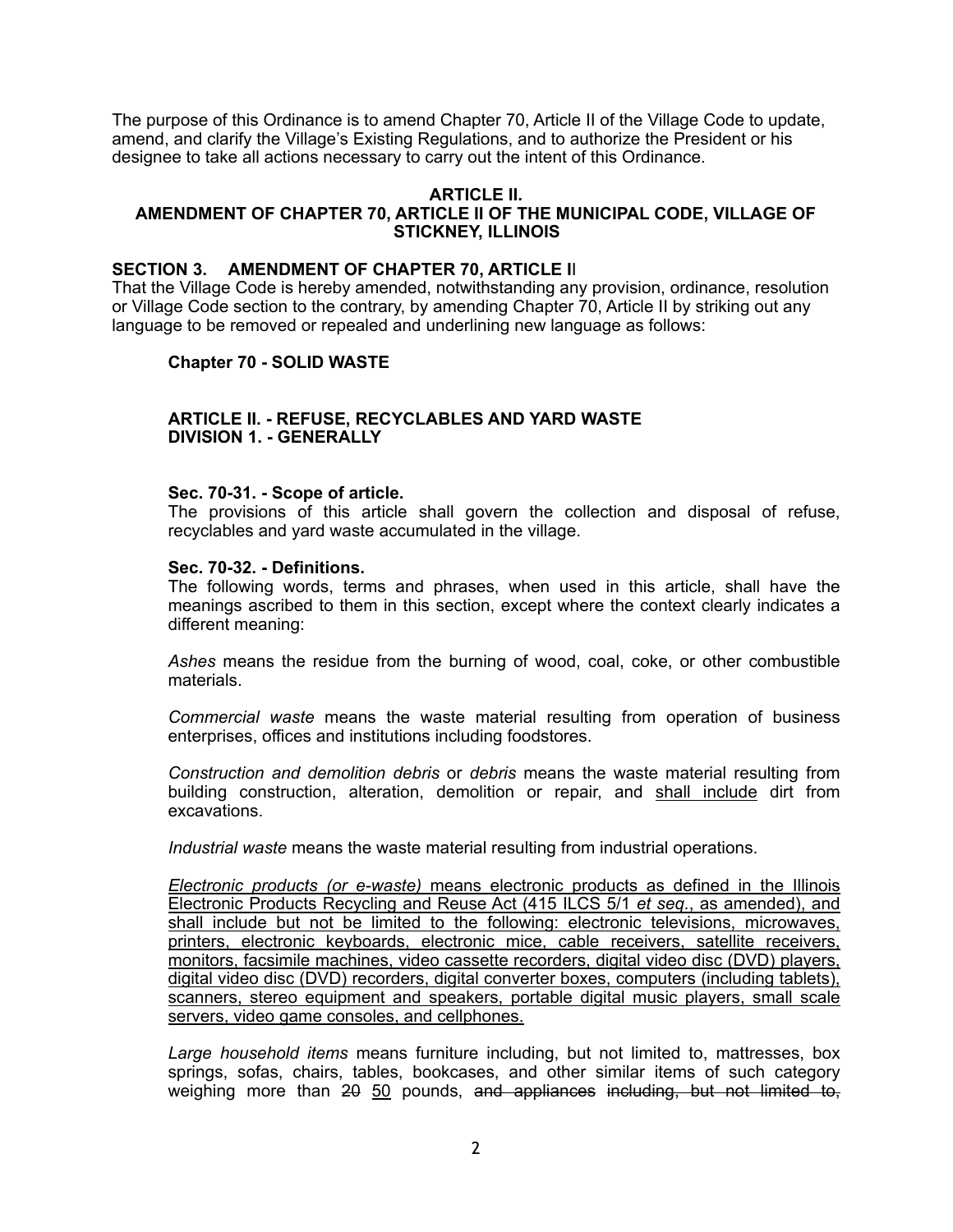televisions, microwaves, water softeners, and other similar items of such category weighing more than 20 50 pounds.

*Litter* means refuse or other such debris or substances placed on or allowed to remain on the ground.

*Multifamily structure* means a building with more than one two residential dwelling unit which is not included in the village-provided or contracted curbside and alley refuse, recyclables, and yard waste collection service. A multifamily property may consist of one or more multifamily structures. Multifamily units must provide for and contract with their own reuse removal and recycling services.

*Owner* means any persons, corporation, partnership, or entity such as a condominium or homeowners association, jointly and severally having an ownership in a multifamily property or being otherwise responsible for refuse collection.

*Recyclables* or *recyclable materials* means newspaper, aluminum and steel food or beverage cans, glass containers, plastic containers, and any other materials designated or approved by the village for recycling by a licensed refuse collector operating within or contracted by the village.

*Recycling* means the collection and processing of recyclables into raw materials without destruction in a manner that precludes further use of such materials in the manufacturing of new, reusable, or reconstituted products. Recycling does not include landfilling, incineration, or composting for volume reduction, disposal, or energy recovery.

*Refuse* means all discarded and unwanted materials, including putrescible and nonputrescible household and kitchen wastes, as follows:

(1) All food and food residues, including animal, fish, fowl, fruit or vegetable matter, and materials necessarily used for packaging, storing, preparing and consuming food residues, commonly defined as "garbage"; and

(2) All waste materials resulting from the usual routine of domestic housekeeping, including but not limited to aluminum and steel cans; glass containers; plastic containers, crockery and other containers; metal; paper of all types, including newspapers, books, magazines, and catalogs; boxes and cartons; cold ashes; furniture, furnishings and fixtures; household appliances of all kinds; textiles and leather; toys and recreational equipment; and similar items, and small amounts of construction materials resulting from do-it-yourself-scale household repair, construction or remodeling projects.; and

For purposes of this definition, the terms "garbage," "refuse," "rubbish," "trash," and "waste" shall be considered synonymous.

*Refuse collector* means any person engaged in the removal of refuse, debris, commercial waste or industrial waste, from private dwellings, stores, offices industries, hotels and motels, restaurants, cafes, clinics, hospitals, health care facilities, and other places not otherwise provided for by the village.

*Residential dwelling unit* means each residential dwelling unit within the village that is receiving refuse, recyclables and yard waste collection services at the curbside or alley.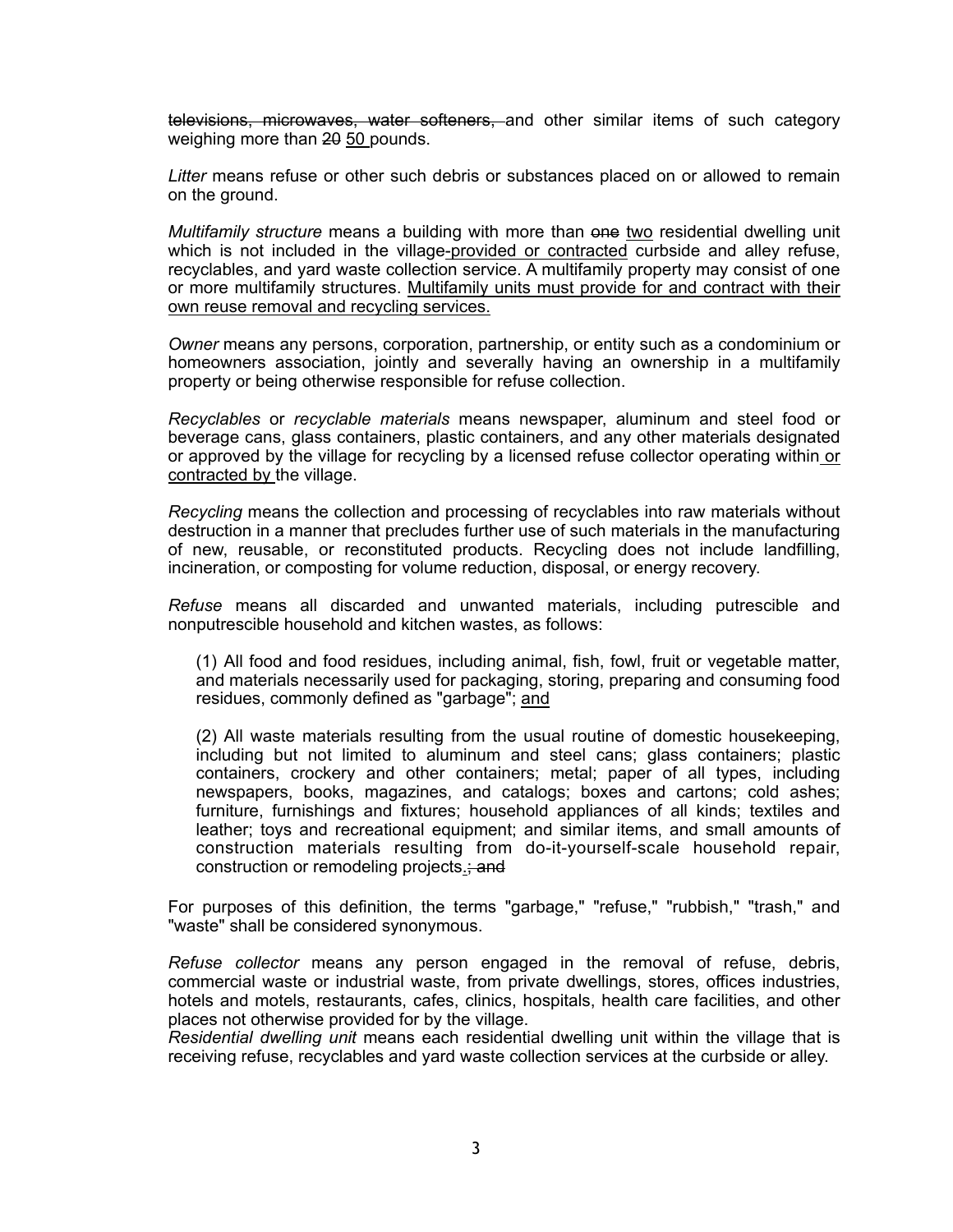*Right-of-way* means any street, alley, parkway, sidewalk or other land or waterway dedicated or commonly used for pedestrian or vehicular traffic or other similar purposes, including utility easements.

*Solid waste* means residential waste, defined in this section as refuse, commercial waste, industrial waste, construction and demolition debris, and yard waste.

*Source separation* means a process that separates recyclables from other refuse prior to collection for the purpose of recycling such materials.

*White goods* means appliances containing hazardous components as defined in 415 ILCS 5/22.27 including, but not limited to, stoves, refrigerators, freezers, washers, dryers, dishwashers, air conditioners, humidifiers, dehumidifiers, hot water heaters, furnaces and trash compactors.

*Yard waste* means waste materials from indoor or outdoor vegetation and landscape areas of residential dwelling units, including leaves, grass, branches, plant materials and Christmas trees.

#### **Sec. 70-33. - Littering.**

(a) It shall be unlawful for any person to deposit anywhere in the village any uncovered pile of refuse, offal, or the carcass of any dead animal. Any such uncovered pile of refuse, offal or carcass of any dead animal is hereby declared to be a nuisance.

(b) No person shall place any refuse in any street, alley or other public place, or upon any private property whether owned by such person or not, within the village except in proper containers for collection or under express approval granted by the village supervisor. No person shall throw or deposit any refuse in any stream or other body of water. Any unauthorized accumulation of refuse on any premises is hereby declared to be a nuisance and is prohibited.

(c) No person shall cast, place, sweep, or deposit anywhere within the village any refuse in such a manner that it may be carried or deposited by the elements upon any street, sidewalk, alley, sewer, parkway or other public place, or into any occupied, or unoccupied premises within the village.

#### **Sec. 70-34. - Collection from single-family residences.**

(a) Refuse accumulated from single-family residences of the village shall be collected, conveyed and disposed of by the village or its contractor or agent under the supervision of the supervisor of public works. The supervisor of public works shall have the authority to make regulations concerning the days of collection, type and location of waste containers and such other matters pertaining to the collection, conveyance and disposal as he shall find necessary, and to change and modify the same after notice, provided that such regulations are not contrary to the provisions hereof. Any person aggrieved by a regulation of the supervisor of public works shall have the right of appeal to the president and board of trustees who shall have the authority to confirm, modify, or revoke any such regulation.

(b) The fee for such collection shall be as follows for each housekeeping unit:

- (1) As of June 1, 2018, the rate for each housekeeping unit shall be \$14.00 per month;
- (2) As of June 1, 2019, the rate for each housekeeping unit shall be \$15.00 per month;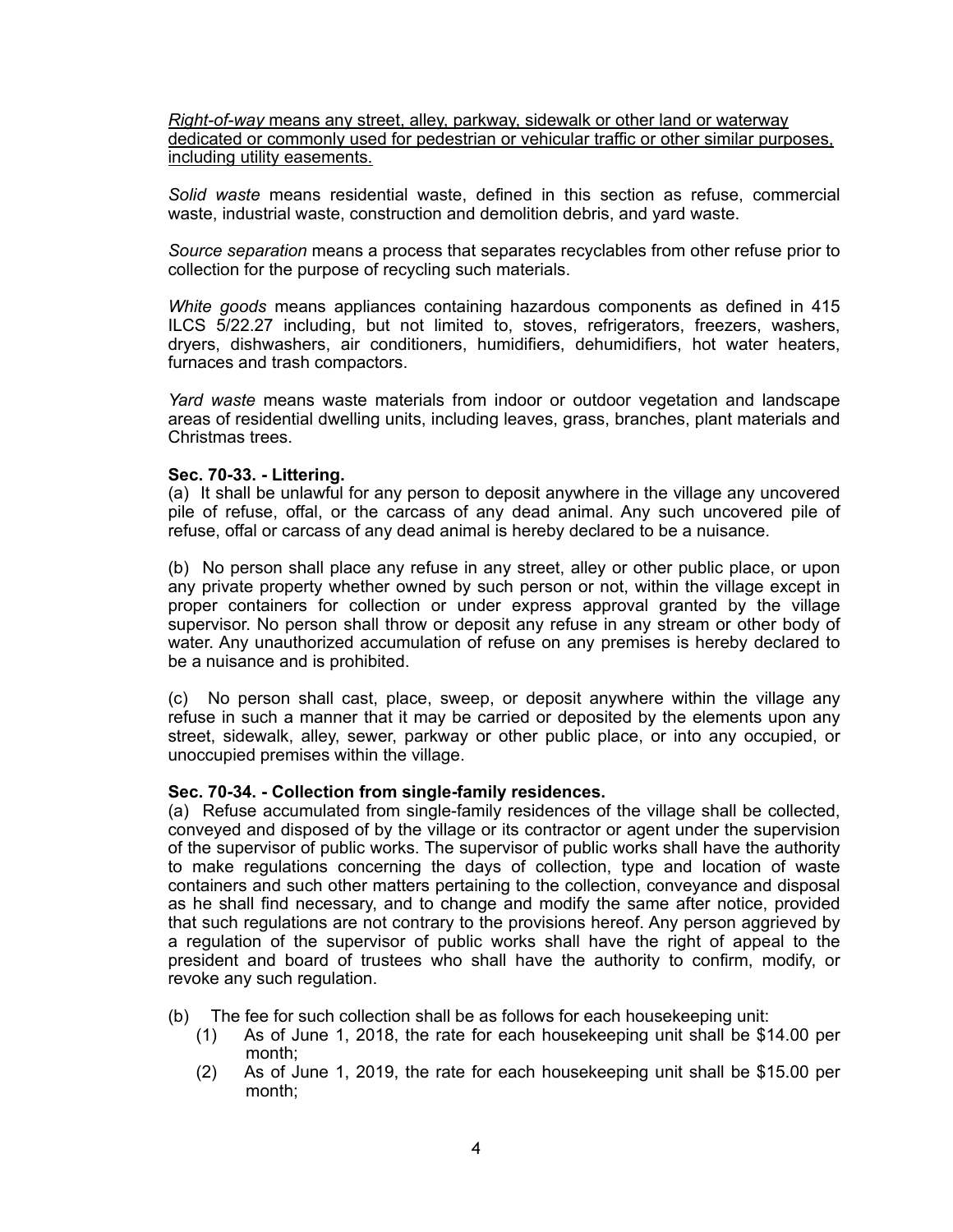- (3) As of June 1, 2020, the rate for each housekeeping unit shall be \$16.00 per month;
- (4) As of June 1, 2021, the rate for each housekeeping unit shall be \$17.00 per month;
- (5) As of June 1, 2022, the rate for each housekeeping unit shall be \$18.00 per month.

(c) All bills rendered shall be paid within 30 days of the date on which the bill is rendered.

(d) All bills for the refuse service charge shall be rendered by the village collector at the same time as the bills for water service charges are rendered.

#### **Sec. 70-35. - Disposal of refuse from nonresidential establishments.**

All hotels, motels, rooming houses, multifamily structures, condominiums and condominium buildings, restaurants, stores, commercial or industrial establishments, and other businesses and institutions, which produce an aggregate quantity in excess of 96 gallons of refuse within a period of seven (7) days, are hereby required to provide, at their own cost and expense, for the collecting, conveying and disposing of such refuse. It shall be the duty of the owner of the building or unit described herein to provide a sufficient refuse container(s), in size and quantity, and in good condition and repair, to meet its waste generation needs, so as not to allow the container(s) to overflow. Multifamily structures shall provide refuse collection containers, at their own cost and expense, at least one (1) cubic yard per unit, meaning for example that a three (3) unit building requires a three (3) cubic yard container and the refuse shall be picked up no less than one (1) time per week. Multifamily structures containing more than four residential units are required to provide, at their own cost and expense, refuse collection pickup a minimum of two times per week. Such All collectors of refuse from outside of the village shall be subject to all of the rules and regulations provided in this article, excepting only as to the quantities of refuse and the facilities for the precollection thereof.

#### **Sec. 70-36. - Maintaining sidewalks, parkways, alleys and parking areas adjacent to businesses and commercial establishments.**

Persons owning, occupying or in control of any business or commercial premises shall keep the sidewalks, alleys, parkways and parking areas adjacent thereto free of litter. All owners or persons controlling such business or commercial premises within the village shall, at least once each 24 hours, except when the business is closed, sweep the sidewalks, alleys and parking areas adjacent to their premises and gather up and remove all loose paper and refuse.

## **Sec. 70-37. - Flashing lights required on certain dumpsters.**

(a) In order to protect the health, safety and welfare of the residents of the village, it is necessary to require flashing lights on dumpsters when they are located in certain positions as detailed in this section to provide greater visibility of the dumpster.

(b) Containers with a capacity in excess of five (5) yards for refuse and similar materials, which containers are commonly referred to as "dumpsters," shall be equipped with flashing lights when such dumpsters are located, in whole or in part, on any street in the village. The flashing lights shall be attached to or hung on the dumpster in the direction or directions of oncoming traffic and shall be located as far into the street as possible on the side or sides of the dumpster facing such oncoming traffic.

## **Sec. 70-38. – Mandated recycling from multifamily structures and businesses.**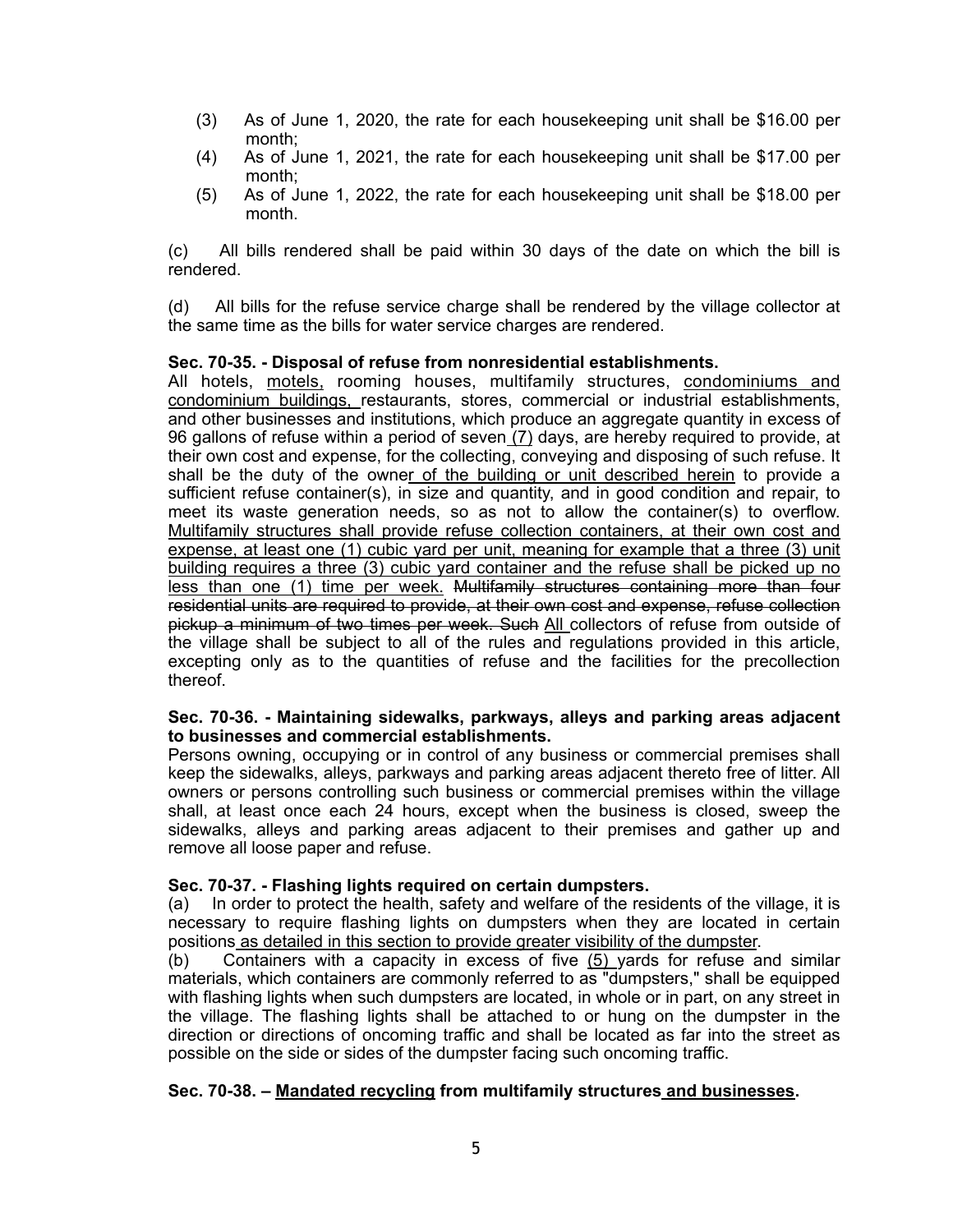(a) The owner or occupant of each business and each multifamily structure and unit in the village shall provide for recycling at their building or unit, whichever is applicable. cooperate and comply with the recycling program of the village. All recyclables shall be separated from other refuse, grouped together by like material and placed for collection in specifically designated containers provided by the village according to the collection schedule of the village. Owners shall notify their tenants, if any, of the recycling program of the village. All recyclables collected and deposited as provided in this section shall be the property of the village, and it shall be unlawful for any person to remove or confiscate any recyclables placed in a designated container.

(b) The owner of each multifamily structure shall maintain a recycling area for residents or occupants, which area shall be located in or near each such multifamily structure.

(c) The fee for collection of recyclables from multifamily structures shall be \$2.00 per one-month period for each housekeeping unit. All bills rendered for the recycling service charge shall be paid within 15 days of the date on which the bill is rendered. If payment is not made within the 15 days, a penalty of ten percent shall be added to each such bill.

(d) All bills for the recycling service charge shall be rendered by the village collector at the same time as the bills for water service charges are rendered.

## **Sec. 70-39. - Applicability.**

The restrictions imposed herein in this chapter shall apply to all dumpsters, storage containers, or any similar obstruction placed on any public street, public sidewalk, or public alley at any time, or moved across public right-of-way for placement on private property.

# **Sec. 70-40. - Registration required.**

All persons, companies, corporations, or entities providing any dumpster or storage container in the village must obtain a business license in accordance with section 22-76 or as otherwise provided by the village code and submit a bond with corporate surety conditioned to indemnify the village for any damage done to any village property, including curbs and pavement. Such bond shall be in the principal amount of \$10,000.00 payable to the village in the event of any breach of the conditions of such bond.

## **Sec. 70-41. – Temporary dumpster or container pPermit required; fee.**

(a) A temporary dumpster or container permit shall be valid for ten  $(10)$  days and is renewable upon review and approval of the supervisor of public works and other necessary village officials or their designees. A container permit is required for all such obstructions, whether placed on public or private property. The permit must be obtained from the village by the owner or authorized agent of the owner of the property where the dumpster, foldable dumpster, or container will be placed or utilized.

(b) The container permit fee shall be \$50.00 for the first ten (10) days, unless extended for an additional seven  $(7)$  days. Only one seven-day extension is allowed without the requirement of a payment of an additional fee. Any additional extensions would require an additional \$50.00 permit beyond the first ten (10) day initial period and seven (7) days extended period.

(c) The service providing the dumpster, foldable dumpster, or container must have a current business license with the village in order for the village to issue a container permit.

## **Sec. 70-42. - Location and placement.**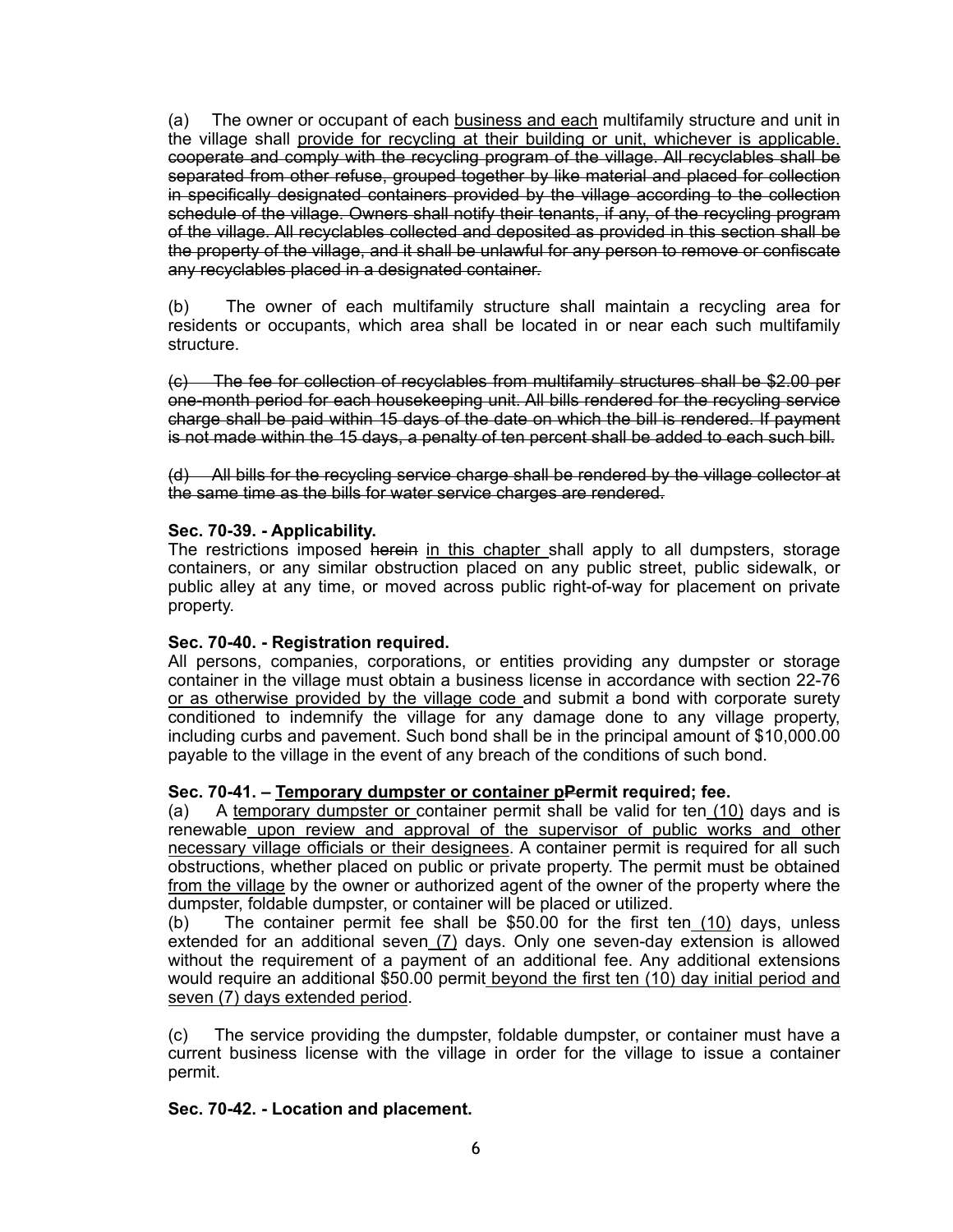(a) All containers unless otherwise permitted by the village, must be located on private property. The placement of containers on public alleys or parkways is strictly prohibited. Where it is not possible to place a dumpster on private property, a maximum 20-yard dumpster may be placed in the street in accordance with the provisions of this section and this chapter as a whole, and any other applicable provisions of the village code. Storage units, foldable dumpsters, or other containers are prohibited from obstructing any portion of the public way.

(b) No such obstruction shall be allowed to be placed in any manner so as to block any public street, sidewalk, or alley for use by vehicles, pedestrians, or bicycles. No such obstruction shall be allowed to be placed within 15 feet from the corner of any street or alley.

(c) It is the responsibility of the permit applicant to ensure that the placement of the obstruction does not interfere with snow removal, street cleaning, or capital improvements.

## **Sec. 70-43. - Care of public way.**

(a) The owner or authorized agent of any property owner obstructing the public way with a dumpster or container must place a flashing barricade, obtained by the owner, on either side of the obstruction.

(b) Any container traversing the public parkway must have padding, plywood, or a like material placed under the unit to prevent damage to or depressions in the public way.

(c) The container permit applicant is responsible for any damage to the public right-ofway. The applicant will be notified of the cost of repair, based on the current cost assessed by the department of public works. Failure to pay the cost of repairs within 30 days will result in a \$750.00 fine.

## **Secs. 70-44—70-60. - Reserved.**

# **DIVISION 2. - PRECOLLECTION PRACTICES**

## **Sec. 70-61. - Separation.**

Refuse, recyclables, yard waste and ashes, shall be placed and maintained in separate containers from other refuse.

## **Sec. 70-62. - Preparation.**

(a) All refuse before being placed in garbage cans for collection, shall have drained from it all free liquid and may be wrapped in paper. All cans and bottles which have contained food shall be thoroughly rinsed and drained before being deposited for collection.

(b) All refuse intended for collection shall be sorted in such a manner as to prevent a nuisance. No refuse of any description shall be placed or stored in an uncovered receptacle. It shall be the duty of the owner, tenant, occupant, or person in control of the premises of all residential dwelling units to maintain such receptacles in good repair and to store refuse properly therein. Burning of refuse, yard waste or debris in the open or in any fireplace or incinerator shall be prohibited. Refuse shall be deposited in containers approved by the village and such containers shall be securely tied or shut in such manner so as to prevent any leaking, blowing, spilling, or scattering of contents when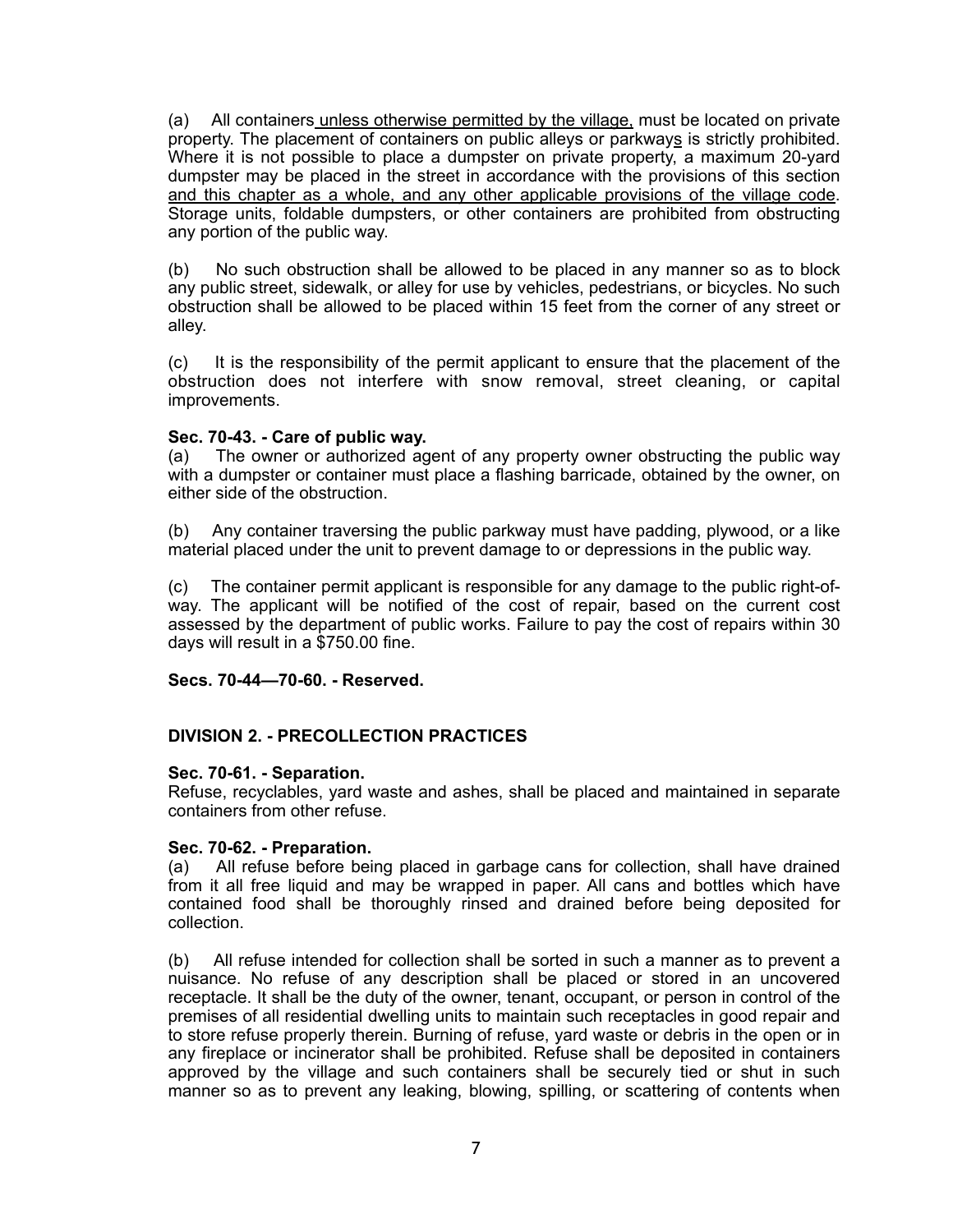stored outside. No refuse shall be stored outside the container, dumpster or refuse receptacle.

(c) It shall be unlawful to cause to accumulate in any area, refuse, or to allow to remain on any premises any refuse, of any kind in such quantities and in such condition to constitute a nuisance or public health hazard. It shall be unlawful to cause to accumulate any yard waste, including leaves, grass, underbrush, branches, or other combustible matter on any property except in a compost pile as established and maintained in a manner prescribed by the village, but only where such compost pile is placed in such a way so as not to allow materials to be windblown, and which does not emit odors as to be readily detectable at any point along lot lines, or so as to produce a public nuisance or hazard beyond lot lines.

(d) It shall be unlawful for any person within the village to deposit or place for collection any yard waste, unless the yard waste is properly prepared as follows: All yard waste must be separated from regular refuse and be placed in a nonreturnable biodegradable paper bag or in a rigid container, having a capacity of not more than 35 gallons and not exceeding 50 pounds in weight.

(e) It shall be unlawful for any person within the village to deposit or place for collection any recyclables, unless the recyclables are properly prepared in a manner as prescribed by the village.

(f) It shall be unlawful for any person within the village to deposit or place for collection any loose and larger single items of debris or refuse, unless the same be properly prepared as follows:

(1) Loose items of debris or refuse shall be deposited in approved containers as defined, and containers shall be tied or shut in such a fashion so as to prevent the leaking, blowing, littering, or scattering of contents when stored outside or placed for collection. All refuse containers must be secure, the lid must be closed, and refuse must not be overflowing. Any items that do not fit in the refuse container must be in a solid sided container with handles with a capacity of not more than 32 gallon and not weighing more than 50 pounds. No excess garbage that does not fit in the refuse container may be left on the ground. Appliances and other white goods are not eligible for pick-up by the Village's waste contractor and the resident or owner must contact the Village to have said item picked up or disposal of, if such item is eligible for pick-up or disposal. Larger single items of debris or refuse, including branches exceeding three inches in diameter shall not be bundled in packages of more than 50 pounds in weight. There shall be a limit of one cubic yard of such debris or refuse per stop or per pick-up.

(2) It shall be the duty of the owner, tenant, occupant or person in control of the premises to arrange for the special pickup of sod, earth, rocks, concrete, rubble, and other debris exceeding one cubic yard per stop, as well as all trees, tree stumps or trunks, and branches over three inches in diameter that exceed 50 pounds in weight.

(g) No hazardous waste or other prohibited waste shall be placed with refuse for collection.

(h) All electronic waste or e-waste shall be disposed of in accordance with the Illinois Electronic Products Recycling and Reuse Act (415 ILCS 5/1 *et seq.*, as amended), and as otherwise required by law.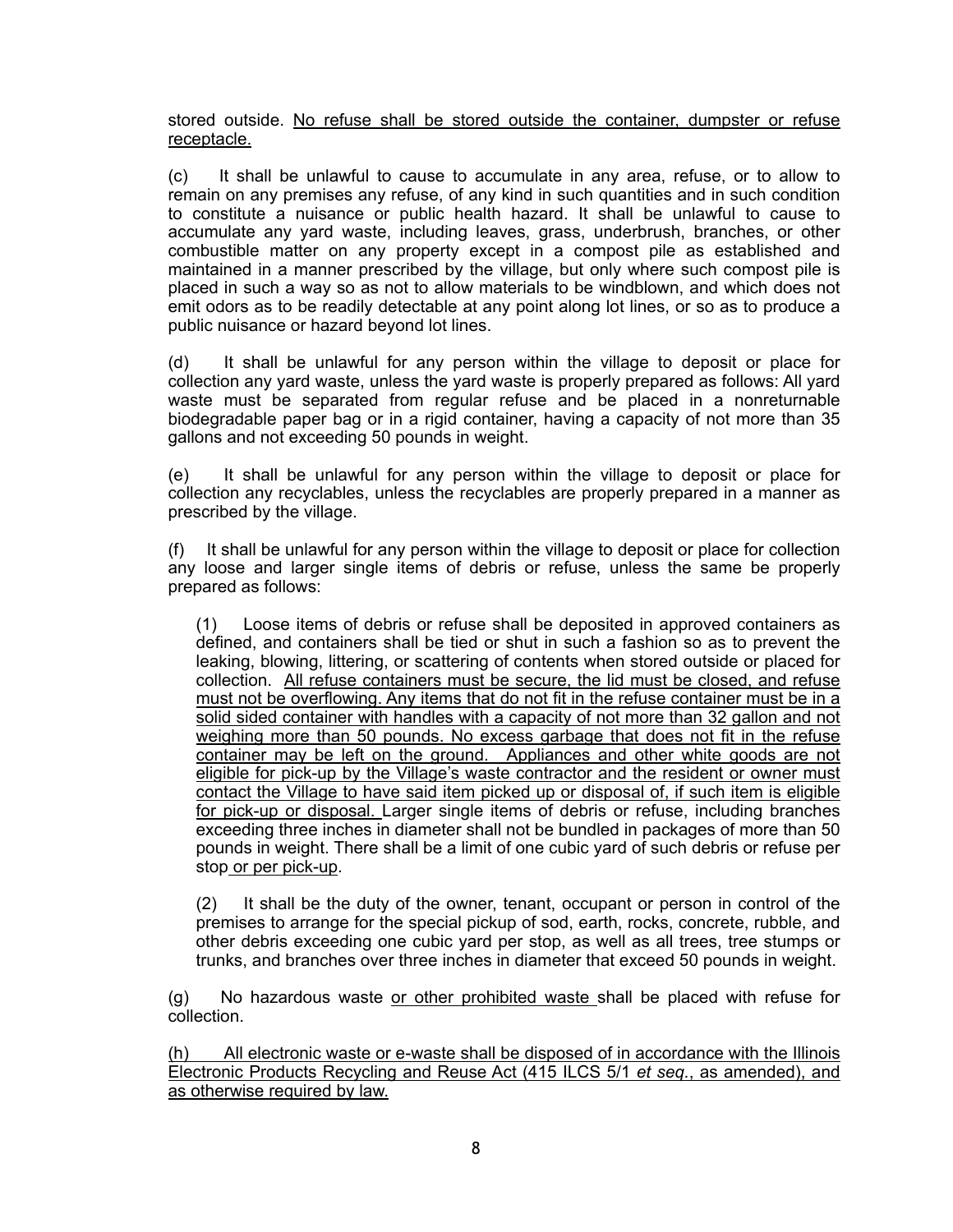## **Sec. 70-63. - Containers generally.**

Refuse containers shall be provided by the village or approved by the village for all single-family buildings within the village. Refuse containers shall not be provided for multifamily units or businesses. Containers for yard waste and for ashes shall not have a capacity for more than 35 gallons. Yard waste in plastic bags will not be collected. The village supervisor shall have the authority to refuse collection services for failure to comply with this section.

### **Sec. 70-64. - Placement of containers for collection.**

Refuse containers shall be placed in the following manner:

- (1) For curb collections, in the front of the residence at the curbline to be readily accessible for refuse collection vehicles, but so located as to not obstruct any street, alley or right-of-way.
- (2) For alley collections, at the alley lot line to be readily accessible for refuse collection vehicles, but so located as to not obstruct the right-of-way of any alley or street.
- (3) At all other times, except as provided in subsections (1) and (2) of this section, such receptacles, if placed out-of-doors, shall be placed to the rear of the principal building on such premises; provided, however, that the receptacles shall in no event be so placed or maintained as to constitute a nuisance or annoyance to adjacent property or the occupants thereof.
- (4) All yard waste and (except as provided in section 70-38) recyclables shall be placed for collection only at curbside in front of residences.
- (5) It shall be unlawful to allow or permit any refuse container, yard waste or recycling collection bin to stand or remain on any parkway, drive, or front yard before 6:00 p.m. on the day preceding collection, or after 10:00 p.m. on the day of collection.

#### **Sec. 70-65. - Unauthorized collection or interference.**

It shall be unlawful for any person other than the village or other authorized persons to disturb, collect or in any manner interfere with refuse, yard waste, recyclables, debris, or white goods or other waste eligible for collection by the village or its contractor placed at curbside and in public places for collection by the duly authorized collection service or to interfere in any manner with any refuse or yard waste receptacle.

#### **Sec. 70-66. - Unlawful removal of or damage to recyclables.**

It shall be unlawful for any person other than the village or other authorized persons to knowingly remove or damage any recyclables placed in or adjacent to recycling collection bins for collection by the duly authorized collection service; or to remove or damage the recycling bins themselves.

**Secs. 70-67—70-85. - Reserved.** 

## **DIVISION 3. - RESIDENTIAL SOLID WASTE AND RECYCLING COLLECTION REGULATIONS**

**Sec. 70-86. - Garbage.**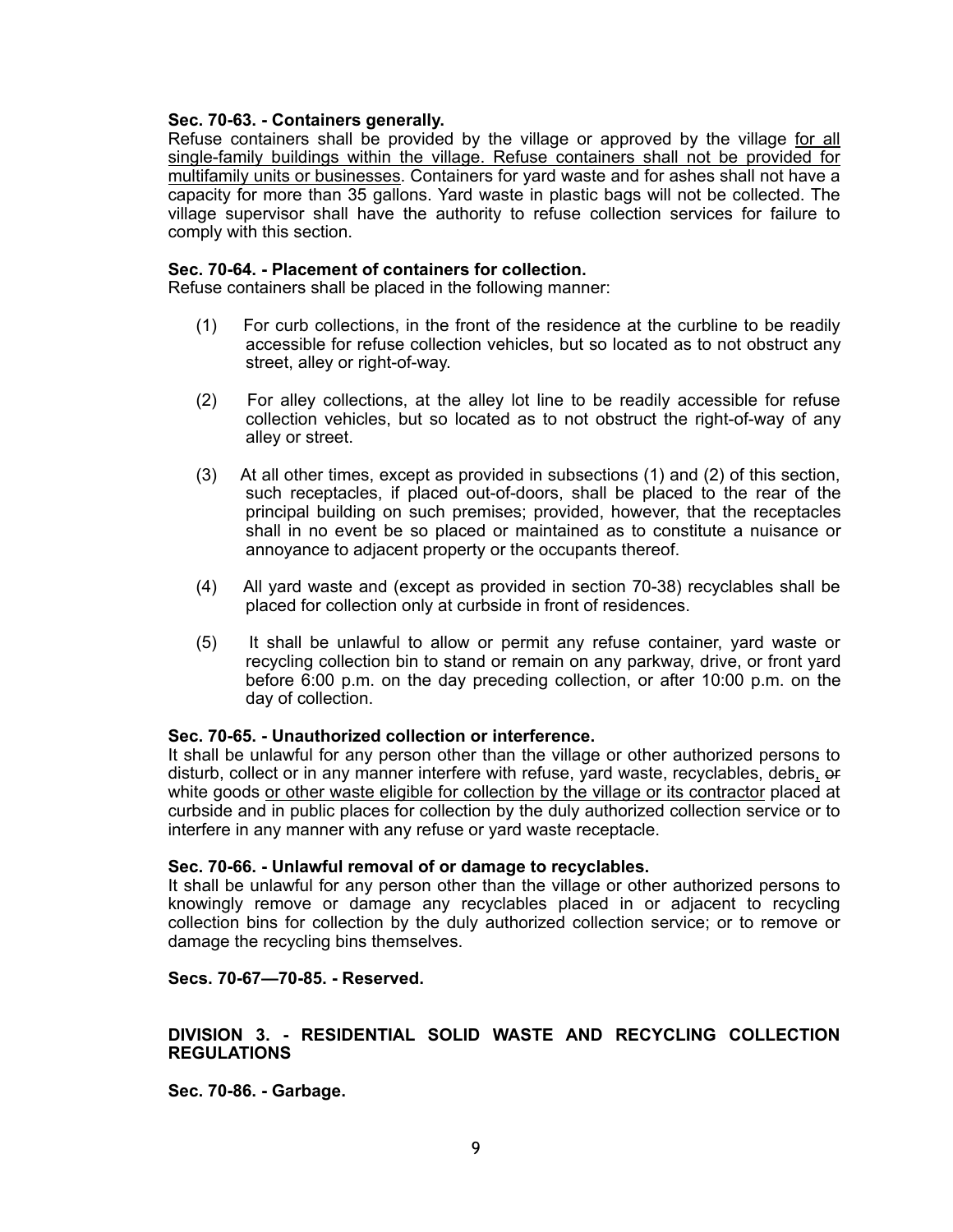Unless otherwise required by law or as a result of a contract or agreement between the village and a refuse collection company, the Village of Stickney Solid Waste Practices and Procedures (the "Practices and Procedures") shall govern garbage pick-up. These Practices and Procedures shall be available to all residents of the village at village hall. The practices and procedures shall apply to regular waste, special pick-up items, and appliances.

## **Sec. 70-87. - Recycling.**

Unless otherwise required by law or as a result of a contract or agreement between the village and a refuse collection company, t<sub>The Village of Stickney</sub> Solid Waste Practices and Procedures shall govern recycling and pick-up of recyclable goods, which shall be available to all residents of the village at village hall. The practices and procedures shall apply to all items that qualify as recyclables under the Village of Stickney Solid Waste Practices and Procedures.

## **Sec. 70-88. - Yard waste.**

(a) Unless otherwise required by law or as a result of a contract or agreement between the village and a refuse collection company, t<sub>the Village of Stickney Solid</sub> Waste Practices and Procedures shall apply to all yard waste, vegetation, including leaves and will govern their waste disposal. The Village of Stickney Solid Waste Practices and Procedures handout shall be available to all residents of the village at the village hall. The village shall not provide disposal services for excessive yard waste. Excessive yard waste shall mean any waste that is not disposed of in accordance with the practices and procedures. Yard waste including leaves, shall be placed in either a paper lawn/leaf bag or a rigid container not to exceed 35 gallons or 50 pounds in weight.

(b) It shall be unlawful to burn leaves or any other yard waste within the village.

## (c) It shall be unlawful to place any leaves or other yard waste into the street without being in a sanctioned container.

## **Sec. 70-89. - Penalty for violation of section provisions.**

Any person found guilty of violating any of the provisions of this section chapter or the Village of Stickney Practices and Procedures, upon conviction thereof, shall be issued a fine of not less than \$50.00 \$100.00 nor more than \$200.00 \$750.00.

Each failure to comply with the provisions of the section chapter or the Village of Stickney Solid Waste Practices and Procedures with respect to each person shall be considered a separate offense. A separate and distinct offense shall be regarded as committed each day during or on which such person shall continue or permit any such violation.

# **Sec. 70-90. - Reserved.**

# **SECTION 3.1. OTHER ACTIONS AUTHORIZED.**

The officers, employees and/or agents of the Village shall take all action necessary or reasonably required to carry out, give effect to and consummate the amendments contemplated by this Ordinance and shall take all action necessary in conformity therewith. The officers, employees and/or agents of the Village are specifically authorized and directed to draft and disseminate any and all necessary forms or notices to be utilized in connection with the intent of this Ordinance.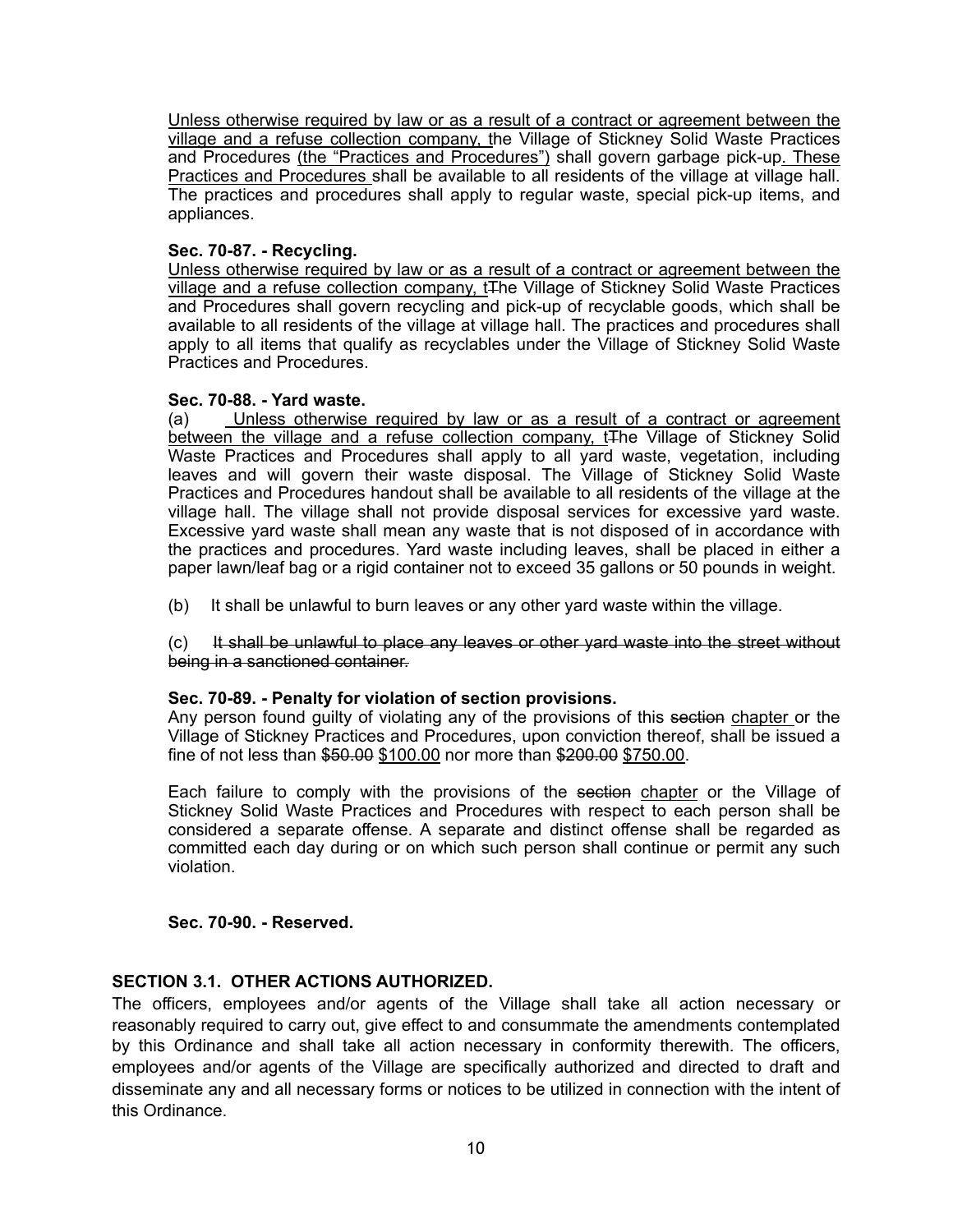# **ARTICLE III. HEADINGS, SAVINGS CLAUSES, PUBLICATION, EFFECTIVE DATE**

# **SECTION 4. HEADINGS.**

The headings of the articles, sections, paragraphs and subparagraphs of this Ordinance are inserted solely for the convenience of reference and form no substantive part of this Ordinance nor should they be used in any interpretation or construction of any substantive provision of this Ordinance.

# **SECTION 5. SEVERABILITY.**

The provisions of this Ordinance are hereby declared to be severable and should any provision of this Ordinance be determined to be in conflict with any law, statute or regulation by a court of competent jurisdiction, said provision shall be excluded and deemed inoperative, unenforceable and as though not provided for herein and all other provisions shall remain unaffected, unimpaired, valid and in full force and effect.

# **SECTION 6. SUPERSEDER.**

All code provisions, ordinances, resolutions, rules and orders, or parts thereof, in conflict herewith are, to the extent of such conflict, hereby superseded.

# **SECTION 7. PUBLICATION.**

A full, true and complete copy of this Ordinance shall be published in pamphlet form or in a newspaper published and of general circulation within the Village as provided by the Illinois Municipal Code, as amended.

# **SECTION 8. EFFECTIVE DATE.**

This Ordinance shall be effective and in full force ten (10) days after its passage, approval and publication in accordance with Illinois law.

PASSED this 17th day of September, 2019.

AYES: Trustees Hrejsa, Kapolnek, Milenkovic, Savopoulos Torres and White

NAYS: None

ABSENT: None

ABSTENTION: None

APPROVED by me this  $17<sup>th</sup>$  day of September, 2019.

\_\_\_\_\_\_\_\_\_\_\_\_\_\_\_\_\_\_\_\_\_\_\_\_\_\_\_\_\_\_\_\_\_\_\_\_\_\_\_\_

Jeff Walik, President